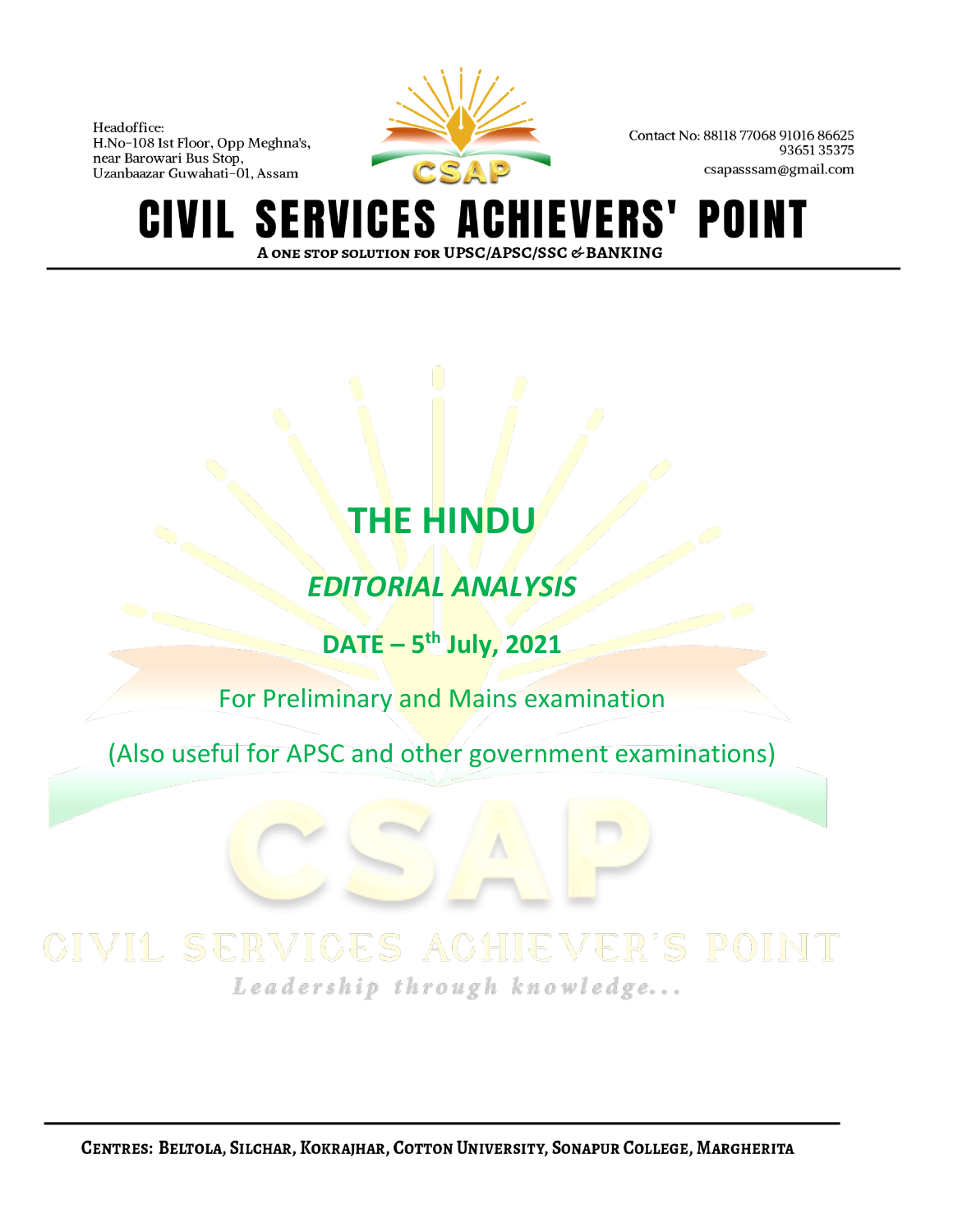

Contact No: 88118 77068 91016 86625 9365135375 csapasssam@gmail.com

## **SERVICES A IEVERS'** POII A ONE STOP SOLUTION FOR UPSC/APSC/SSC & BANKING

## *EDITORIALS*

## **The problem now with the military synergy plan (GS 2 – Security)**

## **Context**

- It is indisputable that the Indian military continues to work in silos, like all governmental agencies in India, and a need was rightly felt and directions issued by Prime Minister Narendra Modi to bring about jointness, leaving the task to the first Chief of Defence Staf (CDS) of India.
- It is also indisputable that the aim is to bring about a synergy in operations while economising through the elimination of duplication and wasteful practices or processes. At the outset, it also needs to be clearly stated that, contrary to the recent media reports, debates and some opinions, the Indian Air Force (IAF) is not playing 'dog in the manger' and resisting the formation of theatre/functional commands.
- The doctrine and philosophy of the IAF, it is keen to bring in the requisite reforms to improve the war fighting capabilities of the Indian military as a whole while also economising.

## **Nuances of air power**

- The statement that the IAF wants to fight its own private war thus comes from people who do not understand the nuances and capabilities of air power and lack the expertise in its effective utilisation.
- In the current formulation of theatres, the objections from the IAF have essentially been due to air power being seen as an adjunct to the two surface forces, the Indian Army and the Indian Navy, and being divided into penny packets which would seriously degrade the effectiveness of air operations in any future conflict or contingency.
- It is better that such objections and dissenting opinions come out now before the structure is formalised than once it is set in stone and the use of air power is found to be sub-optimal under the military ethos of "an order is an order  $^{\prime\prime}$  e a d ershipthrough knowledge...
	- We must remember that in war there is no prize for the runner-up. The nation would then end up paying a heavy price, with the Air Force carrying the burden and blame for the failures.

## **Political objectives**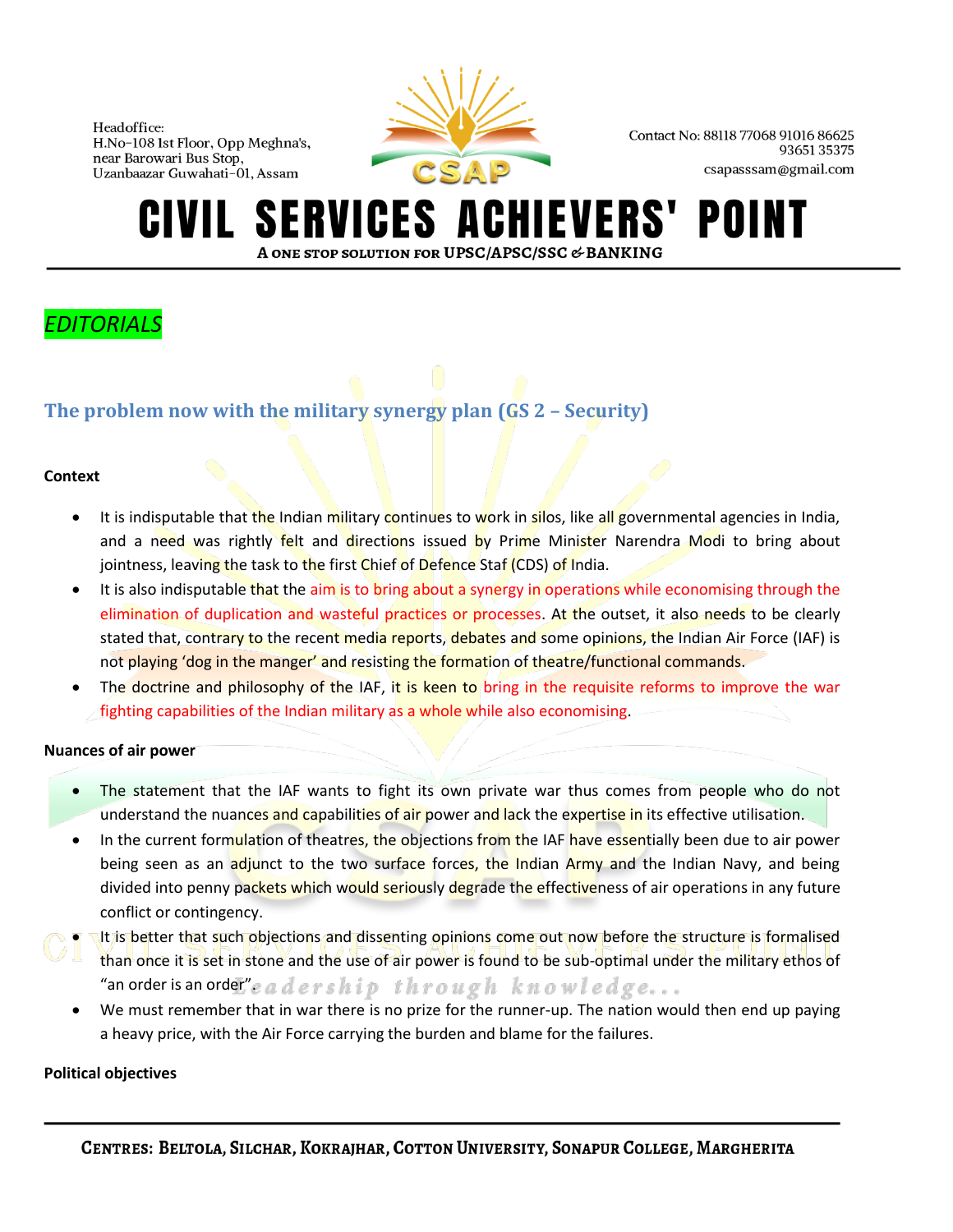

Contact No: 88118 77068 91016 86625 9365135375 csapasssam@gmail.com

#### **SERVICES ACHIEVERS'** POII IVIL. A ONE STOP SOLUTION FOR UPSC/APSC/SSC & BANKING

- If war is the continuation of politics by other means, then it is essential to first define the political objectives flowing into a national security strategy before any effective use of force can be truly contemplated.
- The failures of the mightiest militaries in Vietnam, Afghanistan, and even our own Indian misadventure in Sri Lanka bear testimony to the lack of clear political objectives and appropriate military strategies.
- It is, therefore, unfortunate that even after over seven decades after Independence, India still does not have a clearly articulated national security strategy. Only such a strategy can define the types of contingencies the military is expected to address, leading to appropriate military strategies, doctrines and required capabilities. That would define the structures required for the conduct of synergised operations with the requisite communications and training requirements.
- Concurrently, such an intellectual exercise would identify duplication, wasteful resources and practices. This is what the CDS should have been pursuing before first freezing the structure and then trying to glue the pieces together or hammer square pegs in round holes.
- As argued elsewhere earlier, such an exercise may well result in identifying air power as the lead element, particularly since the Indian political aim, even in the foreseeable future, is unlikely to be occupation of new territories.
- A large, manpower-intensive army with unusable armour formations would then also come into focus.
- Even the proposed air defence command conflicts with the domain commands in seamless employment of air power. It is due to the absence of such an intellectual exercise that the IAF does not wish to see its limited resources frittered away in fighting frontal defensive battles by a land force commander with little expertise in employment of air power.
- The Army fails to realise that offensive air power is best not seen, busy keeping the enemy air force pinned down elsewhere while giving own surface forces the freedom to manoeuvre and operate with impunity, as shown in 1971.

## **The Army-Air Force silo**

- Historically, the Indian Army has always kept the IAF out of the information loop and demonstrated a penchant to 'go it alone'. The charge that the IAF joined the party late during Kargil (1999) is also totally baseless and shows a lack of knowledge of events and a failure to learn from historical facts.
- Recorded facts and a dispassionate view would clearly show that the IAF began conducting reconnaissance missions on May 10 as soon as the Indian Army just made a request for attack helicopters, without sharing full information.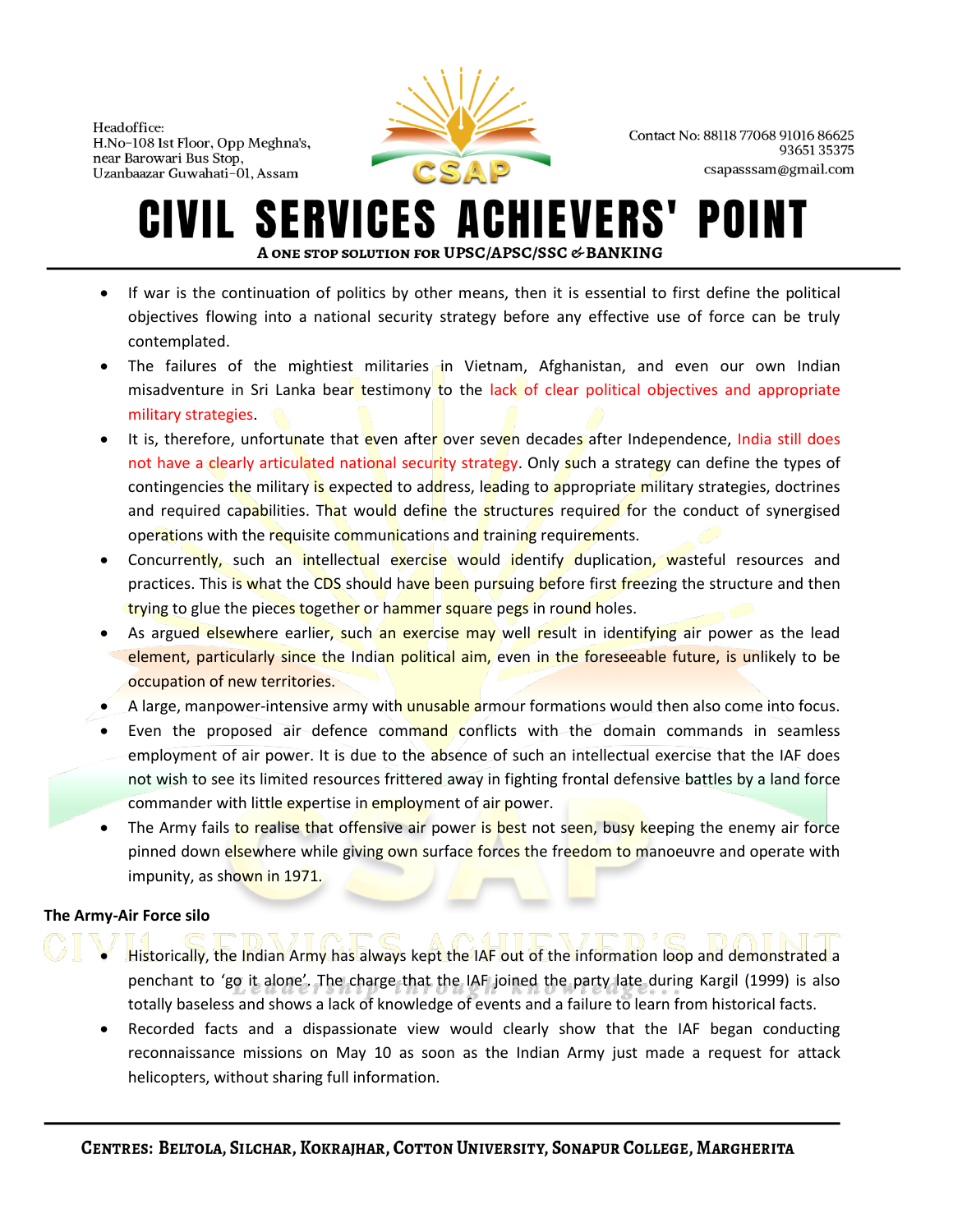

Contact No: 88118 77068 91016 86625 9365135375 csapasssam@gmail.com

## **SERVICES ACHIEVERS'** POII A ONE STOP SOLUTION FOR UPSC/APSC/SSC & BANKING

- It is also surprising that a request for photo-reconnaissance of the entire area was not made to first gather essential intelligence on what the Army was facing, before launching foot patrols which were mostly ambushed with unnecessary casualties, instead of asking for armed helicopters.
- This despite the IAF pointing out the unsuitability of armed helicopters at these altitudes and their vulnerability.
- The use of offensive air power close to the Line of Control also required that the political leadership be kept informed due to possibilities of escalation, something that the Army was unwilling to do. Even the Chief of Army Staf (CoAS) initially threatened to go it alone on his return from his visit abroad. As for silos, the CoAS himself admitted later that information was not shared even between the Director General of Military Operation (DGMO) and the Director General of Military Intelligence (DGMI) within Army headquarters, much less with the IAF.
- All this was despite the fact that the Defence Programme post-1962 was based on the assumption that China posed the major threat and that the IAF be made capable of assuming some of the Army's deterrence capability.

## **Echoes from Kargil**

- Seen in this light, the Chinese incursion into Eastern Ladakh last year is reminiscent of Kargil. While the response has been swift, it is evident that a clear intent to use combat air power, as against 1962, has significantly contributed in deterring China.
- However, such intent and a joint strategy would have been forcefully signalled by the presence of air force representatives in the ongoing negotiations to restore status quo ante. The continuing build-up of the infrastructure for the Chinese People's Liberation Army Air Force (PLAAF) in Tibet further emphasises the need for an air-land strategy, with air power as the lead element to deter or defeat the Chinese designs at coercion.

## **Address the structural gaps**

- Finally, theatre or any lower structure requires an institutionalised higher defence organisation, which has been sadly missing since the Defence Committee of the Cabinet (DCC) became defunct in the 1950s, leading to little regular dialogue between the political and military leadership, except in crises resulting in knee-jerk responses.
	- This led to a remark from a scholar-warrior that, "it is ironic that the Cabinet has an Accommodation Committee but not a Defence Committee". In the current proposal, it appears that the CDS, as the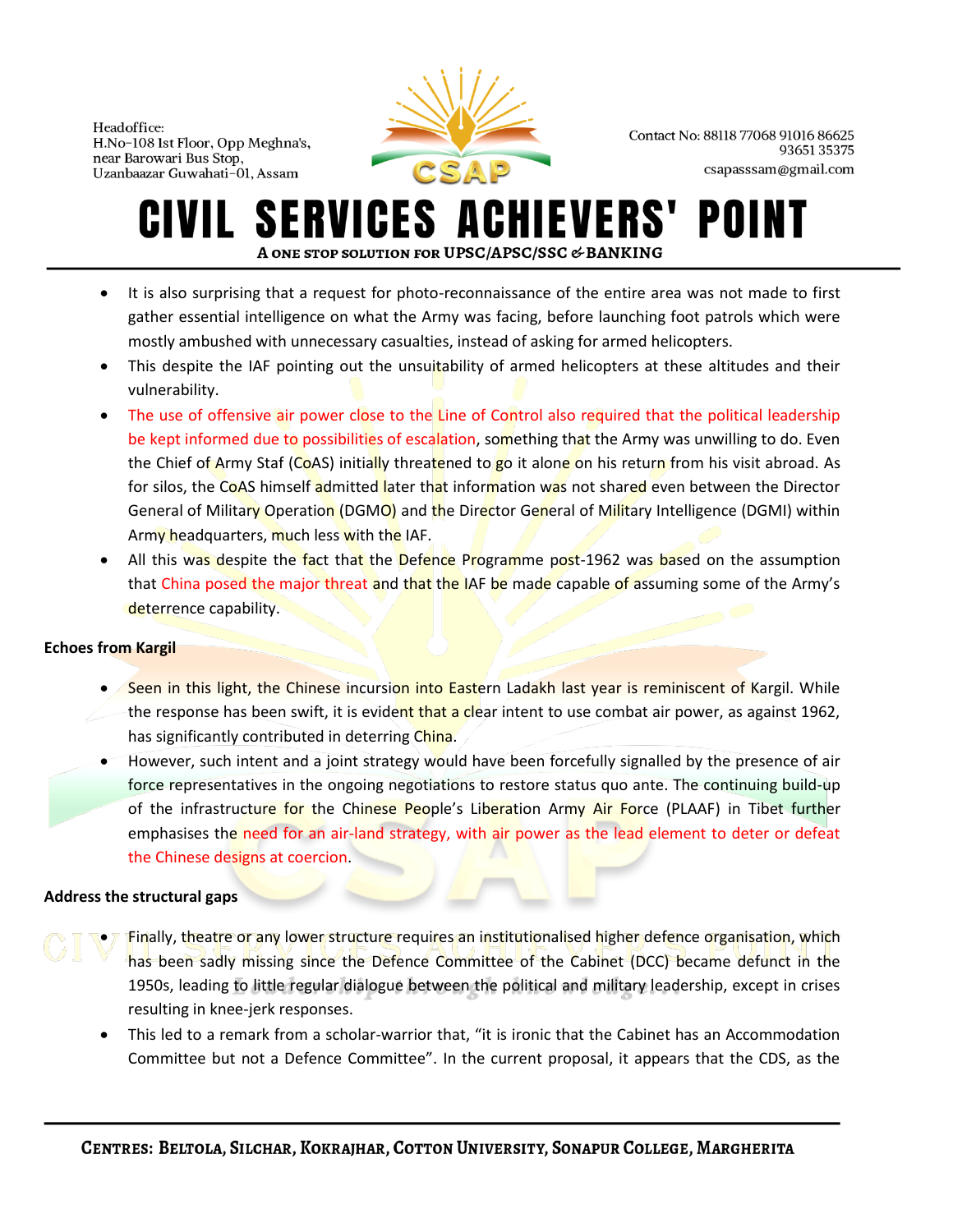

Contact No: 88118 77068 91016 86625 9365135375 csapasssam@gmail.com

## **SERVICES A IEVERS'** POI A ONE STOP SOLUTION FOR UPSC/APSC/SSC & BANKING

permanent chairman of the Chiefs of Staff Committee (CoSC), would also exercise operational control of the theatre/functional commands, a move that is unlikely to be palatable to the politicobureaucratic leadership and which has, perhaps, called for further deliberations.

- Prudence demands that instead of ramming down such structures without adequate deliberations and discussions with all stakeholders, we first evolve appropriate military strategies in a nuclear backdrop in concert with the political objectives.
- Thereafter, joint planning and training for all foreseen contingencies, with war-gaming, would automatically indicate the required structures with suitable command, control and communications.



## Leadership through knowledge...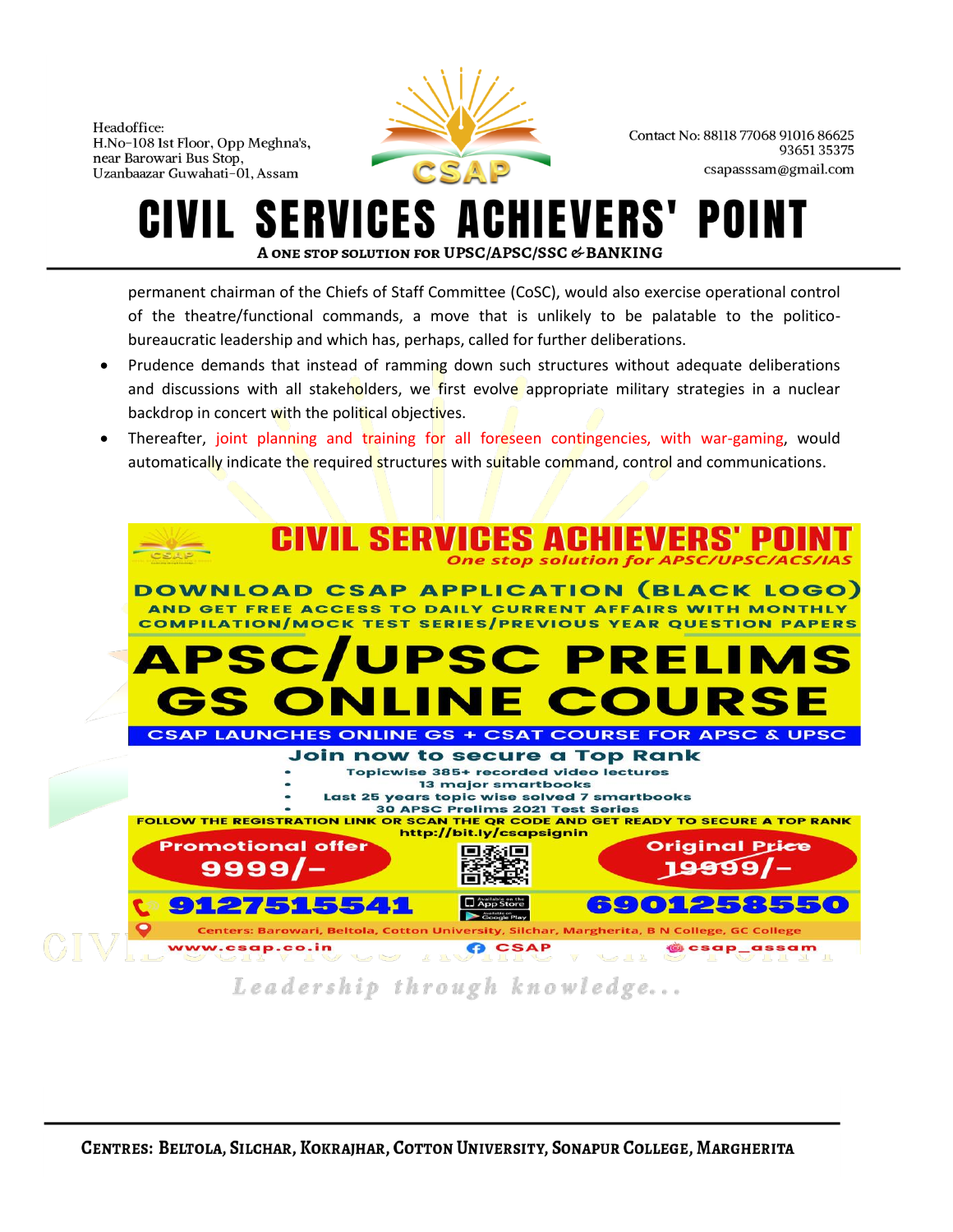

Contact No: 88118 77068 91016 86625 9365135375 csapasssam@gmail.com

## **SERVICES A IEVERS'** POII A ONE STOP SOLUTION FOR UPSC/APSC/SSC & BANKING

## **Mixed bag (GS 3 – Economy)**

## **Context**

- India's merchandise exports reached an all-time quarterly high of \$95 billion in the three months ended June, providing welcome cheer on the economic front.
- That the record was notched up during a quarter when the second wave of the pandemic hit its peak, and amid varying degrees of lockdowns, is all the more noteworthy.
- Exports last month surged 47% from June 2020 to \$32.5 billion. Even discounting the fact that the yearearlier period provided an anomalous base as the economy had just begun reopening from a protracted nationwide lockdown, growth in shipments was still a robust 30% when compared with the pre-pandemic June of 2019.
- Propelling the surge from the 2019 levels were non-rice cereals, which quadrupled; iron ore, which more than doubled; and organic and inorganic chemicals that rose 62%.
- Engineering goods exports had the biggest jump in dollar terms, adding \$2.73 billion in value, or 42% over June 2019, as the rising vaccination coverage and economic recovery in key developed markets including the EU and the U.S. bolstered demand.
- Commerce and Industry Minister Piyush Goyal was enthused enough by the export performance to posit that shipments of goods to overseas markets could touch the \$400 billion mark this fiscal, a figure which, if achieved, would represent an annual record.
- Trade data, however, reveals that a significant driver of the export growth has been the runaway rally in commodity prices that have benefited from the accelerated reopening of major economies, as well as an increased appetite for raw materials and grains in China.
- On the other hand, the crucial job-generating export sectors including readymade garments, leather and leather products and tea all posted double-digit declines from June 2019 levels, reflecting the deeper structural problems that dog each one of them.  $\overline{o} u g h$  knowledge...
	- If the tea industry has been facing a long-term downtrend exacerbated by inadequate product variety, lack of marketing-savvy and sharp competition from rivals including Sri Lanka and Kenya, the leather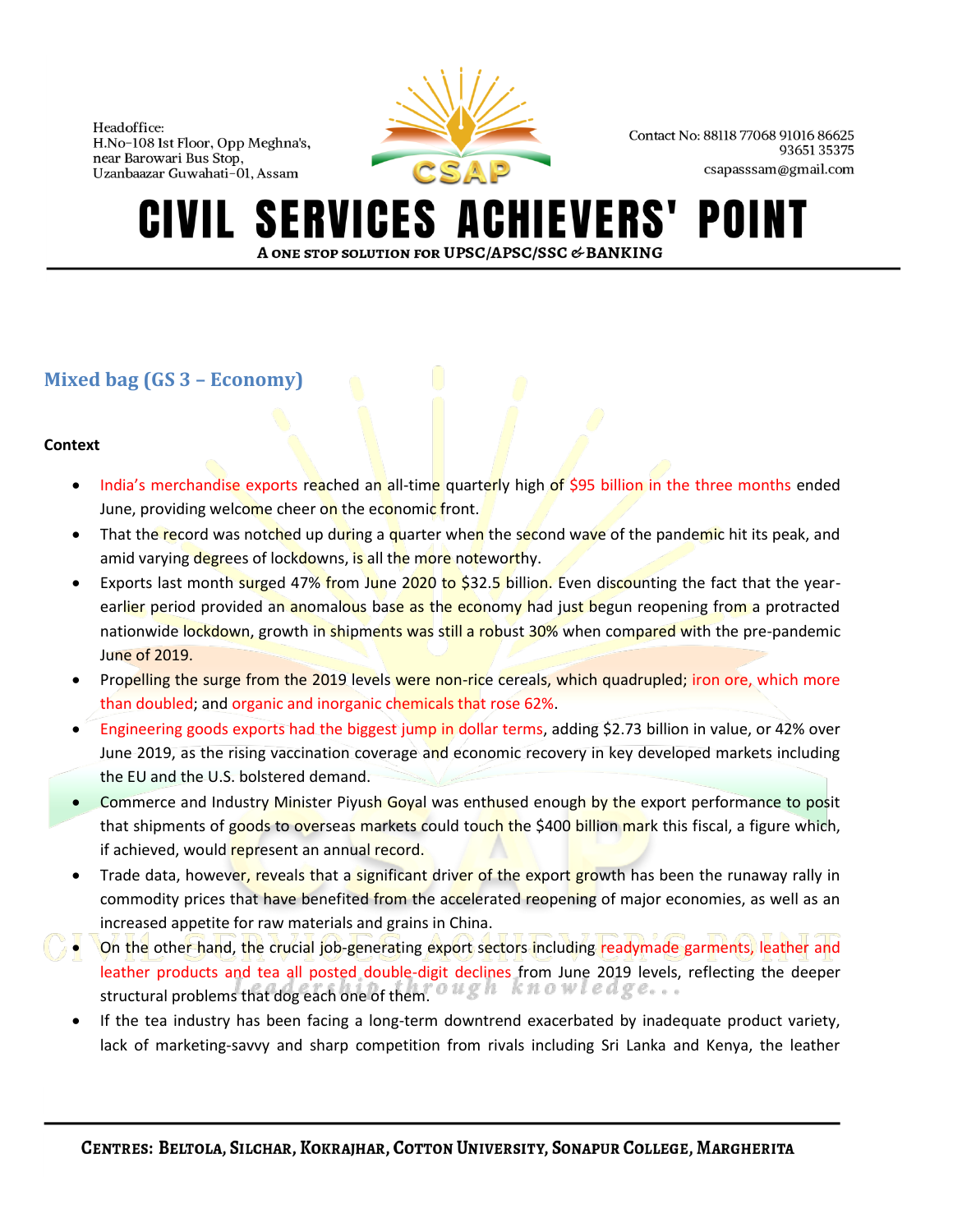

Contact No: 88118 77068 91016 86625 9365135375 csapasssam@gmail.com

## **SERVICES A IEVERS'** POII A ONE STOP SOLUTION FOR UPSC/APSC/SSC & BANKING

goods segment has been put on the ropes by a combination of short-sighted policy measures, WTOmandated withdrawal of export incentives and a pandemic-induced slowdown in orders.

- For a segment that provides large-scale employment, the recent imposition of an import duty on a key raw material has thrown the sector's very viability into question.
- With the Government dragging its feet on notifying the rates applicable under the Remission of Duties and Taxes on Export Products (RoDTEP) scheme, exporters are still unsure of how to price their products while bidding for orders.
- A container shortage and heightened congestion have also sent freight rates out of Indian ports soaring. Policymakers need to look beyond headline numbers and expedite action to restore the health of every constituent sector if economically enduring long-term growth in exports is to be ensured.



CENTRES: BELTOLA, SILCHAR, KOKRAJHAR, COTTON UNIVERSITY, SONAPUR COLLEGE, MARGHERITA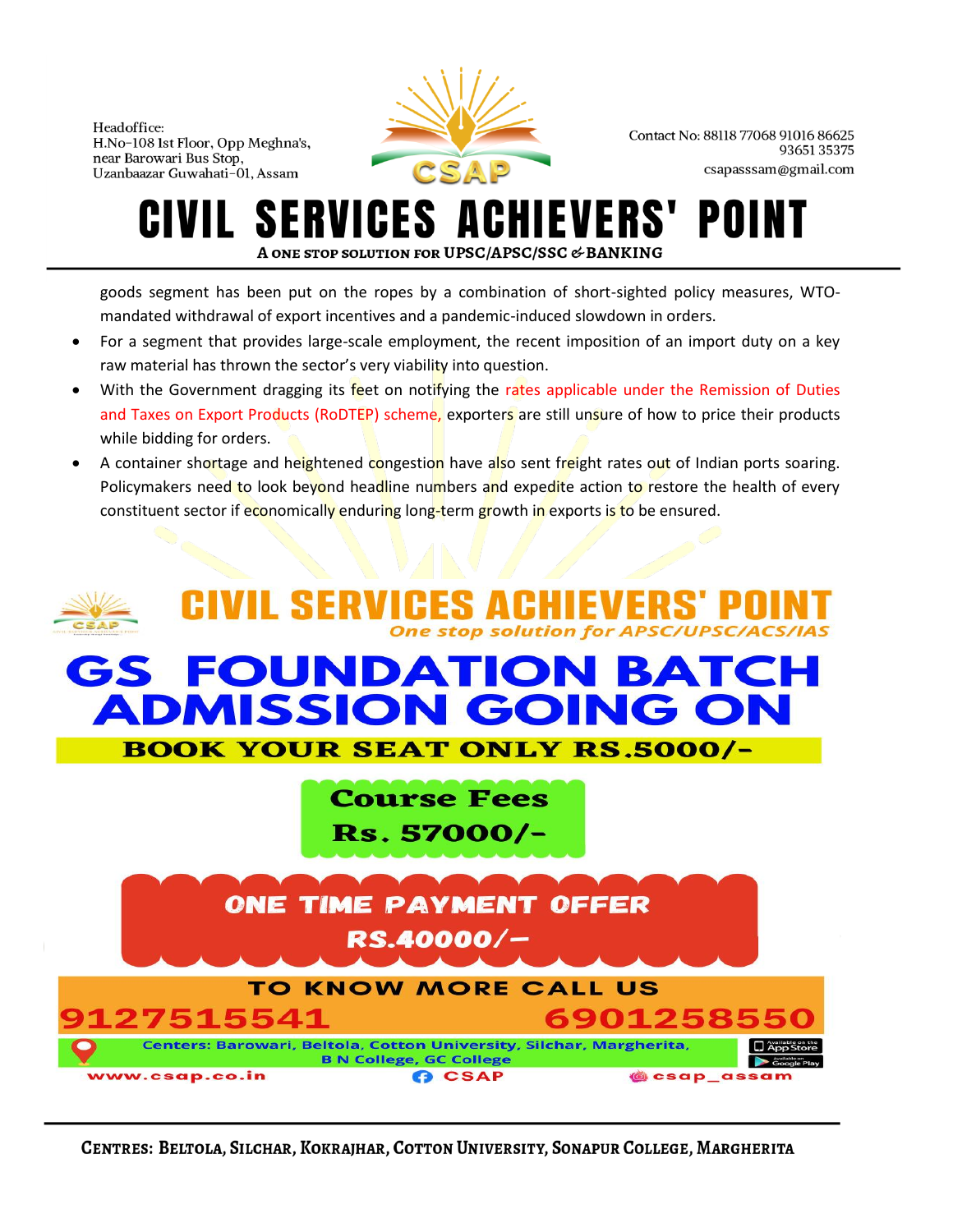

Contact No: 88118 77068 91016 86625 9365135375 csapasssam@gmail.com

#### **SERVICES A** HIEVERS' POINT A ONE STOP SOLUTION FOR UPSC/APSC/SSC & BANKING

## **The heavy footprint of a light rail (GS 3 – Environment and Ecology)**

## **Context**

- A light rail is a symbol of modernity that would surely appeal to the vanity of a society's establishment. What is less evident though is the cost at which it could come. These are not just the upfront costs of installing one but also the hidden environmental impact, which can vary enormously according to geography and the project's spread.
- A light rail project has found favour with the Government of Kerala. It's unique selling proposition, apparently, is that it will reduce very substantially the travel time between the two extremities of the State, namely the capital city of Thiruvananthapuram in the south and the town of Kasargod in its north.
- So far, the project has mostly drawn criticism from environmental groups but there are also economic considerations that must be brought to the table when judging its desirability.
- It may seem odd to say this as the economy is embedded in nature and we cannot ignore environmental cost. However, there are instances when the **environmental impact of alternative projects is the same but** the economic returns vary significantly and vice versa.

## **Environmental costs**

- What are the environmental costs of yet another rail line in Kerala? The land here is of an undulated topography combined with an often rocky surface that is prone to crumbling when dislodged.
- Excessive quarrying and construction have already left it vulnerable to torrential rain, as seen in the devastating landslides recorded across the State in recent years.
- Therefore, the first thought that comes to mind when contemplating another railway, light though it may be, is how it will impact the stability of the earth's surface along its course.
- So far, we have only considered the consequences of the land use at stake. However, natural capital comprises not only the earth's surface, and the services it renders to us, but also the ecosystem as a whole.
- It has been pointed out that a part of the land that has been earmarked for acquisition for the project are wetlands, including paddy fields. This should concern us.